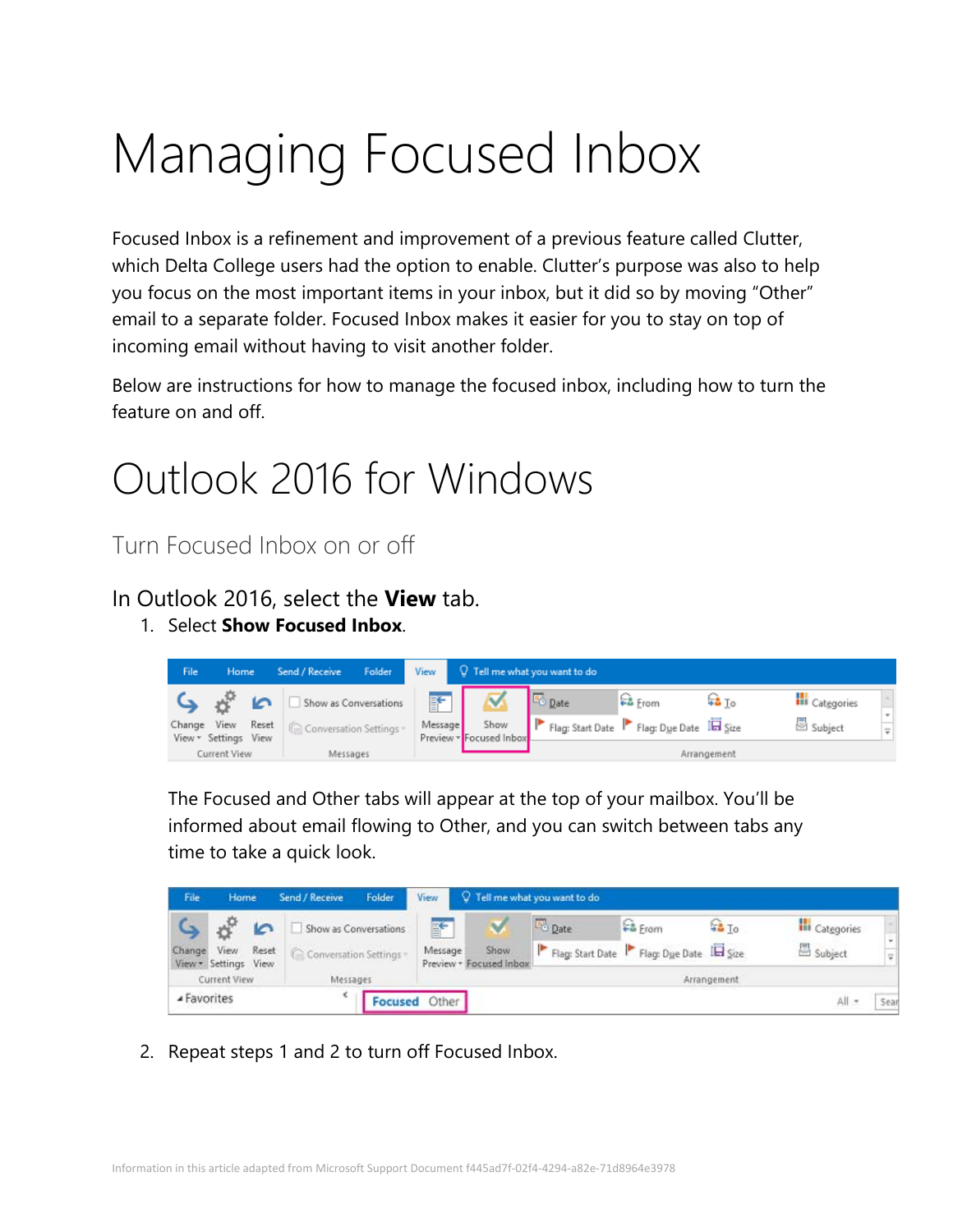### Change how your messages get organized in Outlook 2016 for Windows

If messages weren't organized the way you want, you can easily move them and specify where all future messages from that sender should be delivered.

- 1. From your inbox, select the **Focused** or **Other** tab, and then right-click the message you want to move.
- 2. If moving from Focused to Other, choose **Move to Other** if you want only the selected message moved. Choose **Always Move to Other** if you want all future messages from the sender to be delivered to the **Other** tab.

If moving from Other to Focused, choose **Move to Focused** if you want only the selected message moved. Choose **Always Move to Focused** if you want all future messages from the sender to be delivered to the **Focused** tab.

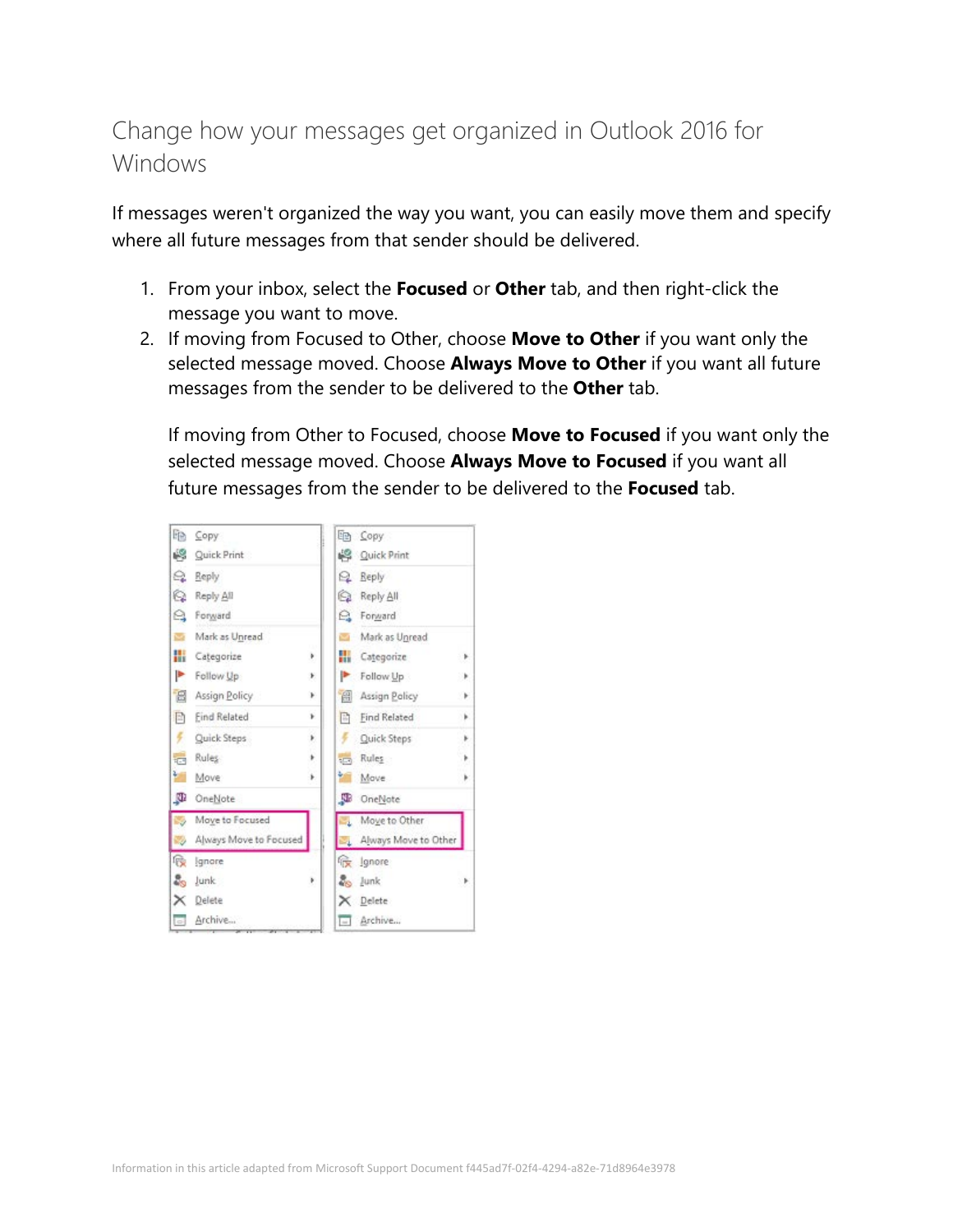# Outlook on the web and Outlook.com

Turn Focused Inbox on or off

In Outlook on the web or Outlook.com, select  $\bullet$  > **Display settings** > **Focused Inbox** 

1. Under **When email is received**, select **Sort messages into Focused and Other**. The Focused and Other tabs will appear at the top of your mailbox. You'll be informed about email flowing to Other, and you can switch between tabs any time to take a quick look.

If you want to turn off Focused Inbox, select **Don't sort messages**.

| X Cancel                                                                                                                                                                                                                                                       | Settings                                                                            | ×  |  |  |
|----------------------------------------------------------------------------------------------------------------------------------------------------------------------------------------------------------------------------------------------------------------|-------------------------------------------------------------------------------------|----|--|--|
| Display settings                                                                                                                                                                                                                                               | Search all settings                                                                 | م  |  |  |
| Reading pane Message list Conversations Focused Inbox<br>Focused Inbox sorts your email to help you focus on what matters most. Your most important messages appear<br>on the Focused tab, and the rest are moved to the Other tab.<br>When email is received: | Automatic replies<br>Create an automatic reply (Out of office)<br>message.          |    |  |  |
| Sort messages into Focused and Other                                                                                                                                                                                                                           | <b>Display settings</b>                                                             |    |  |  |
| Don't sort messages.                                                                                                                                                                                                                                           | Choose how your Inbox should be organized.                                          |    |  |  |
|                                                                                                                                                                                                                                                                | Manage add-ins<br>Turn add-ins on or off, install new ones, or<br>uninstall others. |    |  |  |
|                                                                                                                                                                                                                                                                | Theme                                                                               |    |  |  |
|                                                                                                                                                                                                                                                                | Default theme                                                                       | v  |  |  |
|                                                                                                                                                                                                                                                                | Notifications                                                                       |    |  |  |
|                                                                                                                                                                                                                                                                | On                                                                                  | w. |  |  |
|                                                                                                                                                                                                                                                                | <b>Flight settings</b><br>Choose your flight you want to override.                  |    |  |  |
|                                                                                                                                                                                                                                                                | My app settings                                                                     |    |  |  |
|                                                                                                                                                                                                                                                                | Office 365                                                                          |    |  |  |
|                                                                                                                                                                                                                                                                | Mail                                                                                |    |  |  |
|                                                                                                                                                                                                                                                                | Calendar                                                                            |    |  |  |
|                                                                                                                                                                                                                                                                | People<br>Yammer                                                                    |    |  |  |

#### 2. Click **OK**.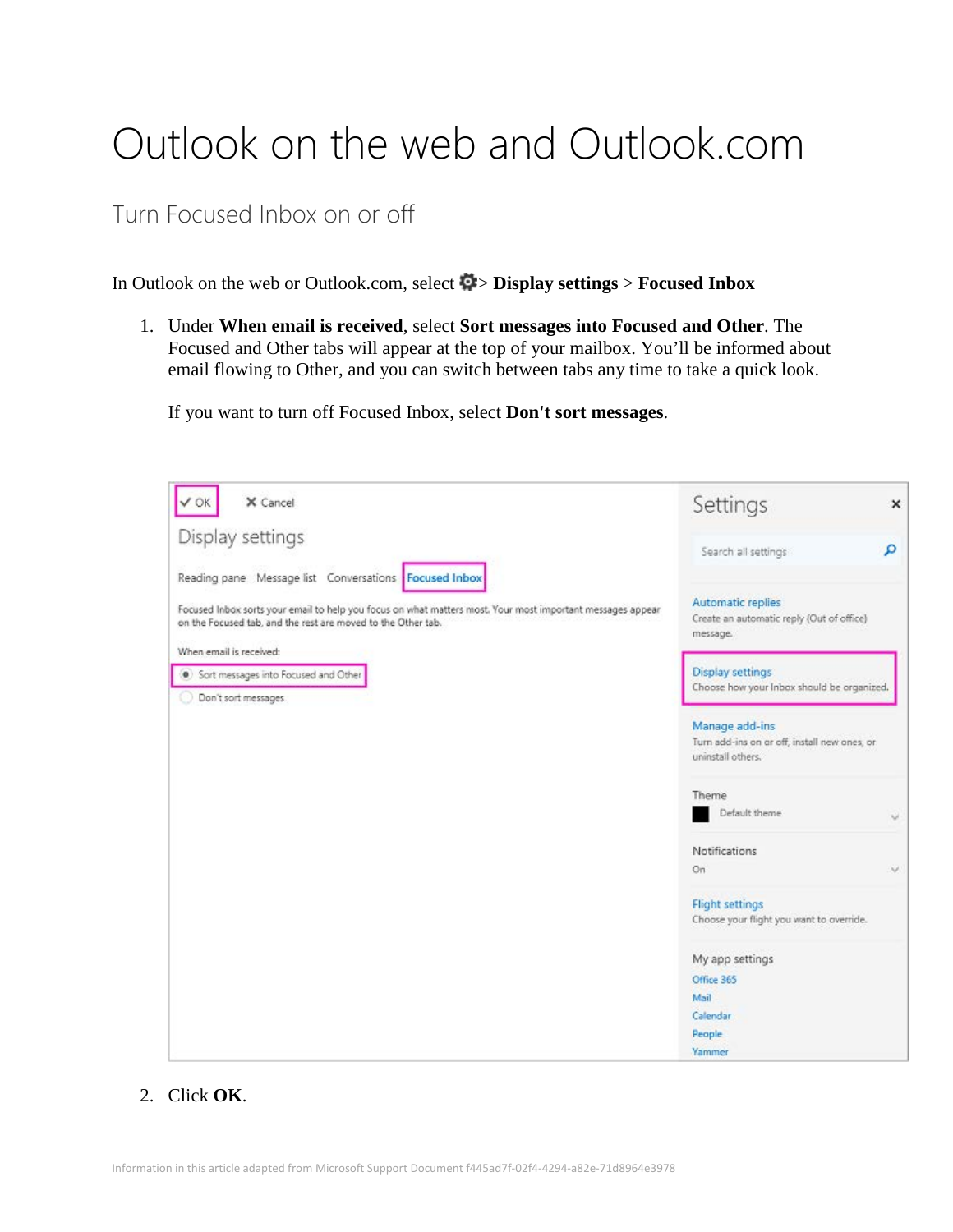### Change how your messages get organized

If messages weren't organized the way you want, you can easily move them and specify where all future messages from that sender should be delivered.

- 1. From your inbox, select the **Focused** or **Other** tab, and then right-click the message you want to move.
- 2. If moving from Focused to Other, choose **Move to Other** > **Move this conversation** if you want only the selected message moved. Choose **Move to Other** > **Always Move** if you want all future messages from the sender to be delivered to the **Other** tab.

If moving from Other to Focused, choose **Move to Focused** > **Move this conversation** if you want only the selected message moved. Choose **Move to Focused** > **Always move** if you want all future messages from the sender to be delivered to the **Focused** tab.

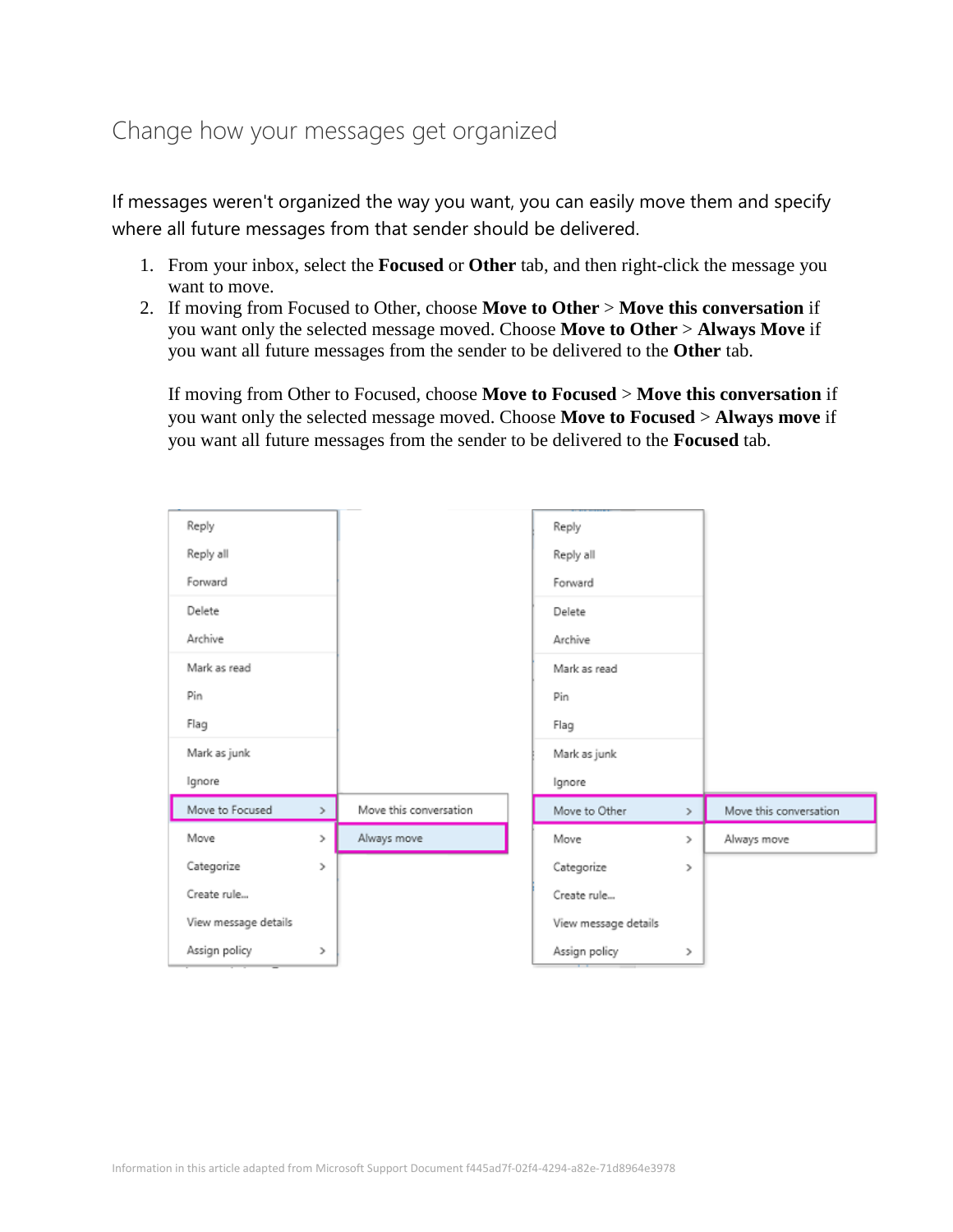# Outlook 2016 for Mac

### Turn Focused Inbox on or off

In Outlook 2016 for Mac, on the **Organize** tab, select **Focused inbox**.



The Focused and Other tabs will appear at the top of your inbox. You'll be informed about email flowing to Other, and you can switch between tabs any time to take a quick look.

1. Repeat to turn off Focused Inbox.

**Tip:** You can set the badge count—the count of unread mail—to include only the messages in the Focused list. See **Outlook** > **Preferences** > **Notifications and Sounds** > **Badge count** to adjust this setting.

#### Change how your messages get organized

If messages weren't organized the way you want, you can easily move them and specify where all future messages from that sender should be delivered.

#### Move messages from Focused to Other

- 1. From your inbox, select the **Focused** tab, and then select the message you want to move.
- 2. On the **Home** tab of the ribbon, select the down arrow on the **Move to Other** button.